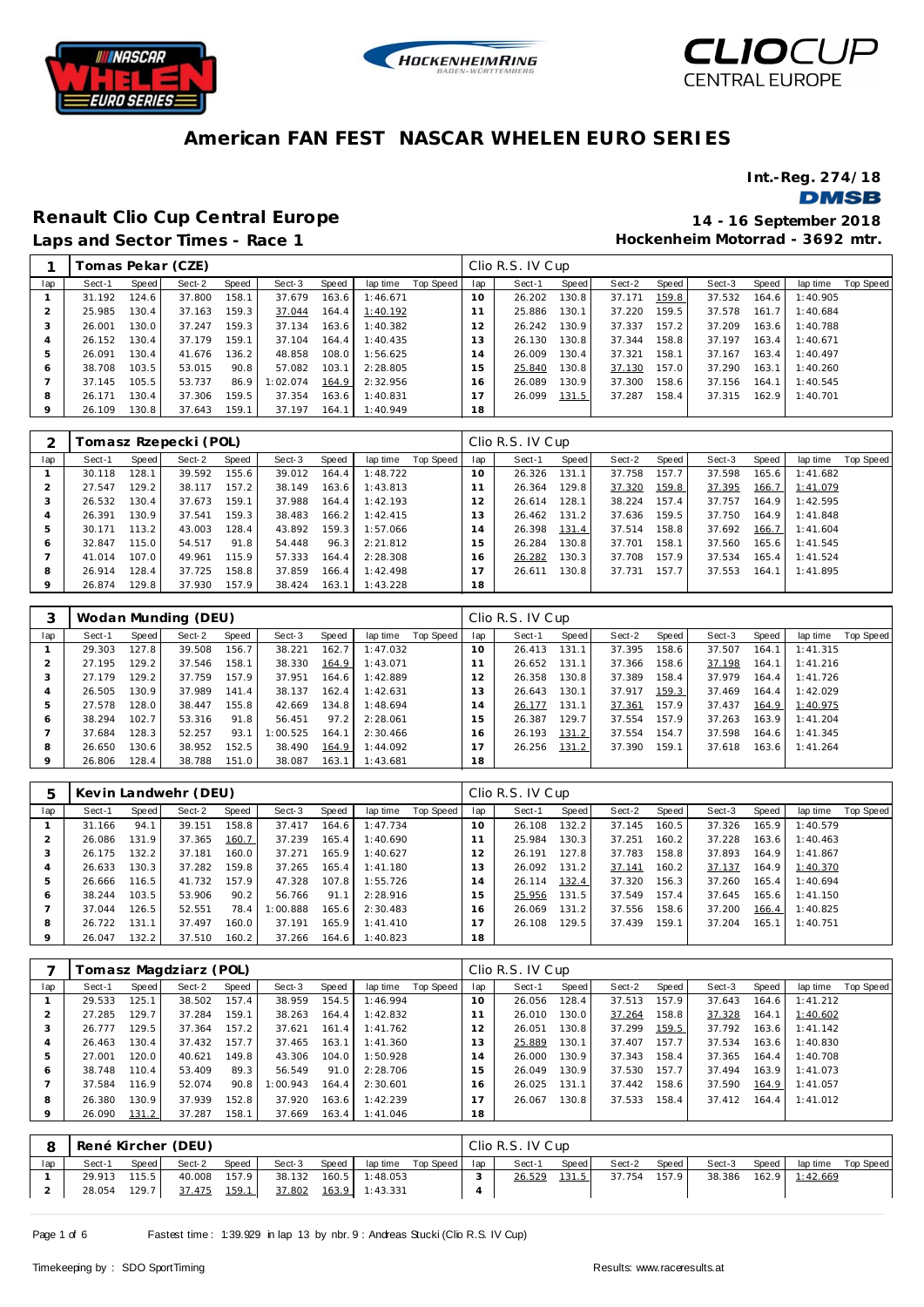





**Int.-Reg. 274/18**

**DMSB** 

# **Renault Clio Cup Central Europe 14 - 16 September 2018**

**Hockenheim Motorrad - 3692 mtr.**

| 9   |        |       | Andreas Stucki (CHE) |       |          |       |          |           |     | Clio R.S. IV Cup |       |        |       |        |       |          |           |
|-----|--------|-------|----------------------|-------|----------|-------|----------|-----------|-----|------------------|-------|--------|-------|--------|-------|----------|-----------|
| lap | Sect-1 | Speed | Sect-2               | Speed | Sect-3   | Speed | lap time | Top Speed | lap | Sect-1           | Speed | Sect-2 | Speed | Sect-3 | Speed | lap time | Top Speed |
|     | 31.798 | 106.5 | 38.705               | 158.8 | 37.406   | 164.1 | 1:47.909 |           | 10  | 26.205           | 131.5 | 37.139 | 160.0 | 37.534 | 165.1 | 1:40.878 |           |
|     | 26.314 | 130.8 | 37.172               | 159.3 | 37.054   | 164.6 | 1:40.540 |           |     | 26.025           | 131.1 | 37.162 | 159.3 | 37.337 | 164.4 | 1:40.524 |           |
| -3  | 25.876 | 131.5 | 37.037               | 159.1 | 37.329   | 163.6 | 1:40.242 |           | 2   | 27.049           | 129.7 | 37.920 | 157.4 | 37.299 | 164.4 | 1:42.268 |           |
|     | 26.237 | 131.7 | 36.897               | 160.0 | 37.060   | 165.4 | 1:40.194 |           | 3   | 25.966           | 131.2 | 36.985 | 160.2 | 36.978 | 164.1 | 1:39.929 |           |
| 5   | 25.818 | 131.1 | 42.215               | 137.1 | 48.693   | 99.3  | 1:56.726 |           | 14  | 26.026           | 131.5 | 37.548 | 156.1 | 37.365 | 164.6 | 1:40.939 |           |
| ō   | 38.758 | 98.6  | 52.759               | 94.0  | 57.565   | 96.3  | 2:29.082 |           | 5   | 26.162           | 131.9 | 37.758 | 157.9 | 37.120 | 163.6 | 1:41.040 |           |
|     | 37.059 | 106.7 | 53.547               | 82.8  | 1:01.548 | 164.1 | 2:32.154 |           | 6   | 26.117           | 131.9 | 37.013 | 159.1 | 36.990 | 164.4 | 1:40.120 |           |
| 8   | 26.232 | 131.5 | 37.225               | 158.6 | 37.186   | 164.9 | 1:40.643 |           |     | 26.015           | 132.0 | 37.185 | 158.4 | 37.028 | 164.9 | 1:40.228 |           |
| 9   | 26.307 | 131.1 | 37.421               | 158.1 | 37.268   | 163.9 | 1:40.996 |           | 18  |                  |       |        |       |        |       |          |           |

| 12      |        |       | Donar Munding (DEU) |       |          |       |          |           |          | Clio R.S. IV Cup |       |        |       |        |       |          |           |
|---------|--------|-------|---------------------|-------|----------|-------|----------|-----------|----------|------------------|-------|--------|-------|--------|-------|----------|-----------|
| lap     | Sect-1 | Speed | Sect-2              | Speed | Sect-3   | Speed | lap time | Top Speed | lap      | Sect-1           | Speed | Sect-2 | Speed | Sect-3 | Speed | lap time | Top Speed |
|         | 30.227 | 122.3 | 38.128              | 159.5 | 37.624   | 164.1 | 1:45.979 |           | $10^{-}$ | 26.073           | 132.2 | 37.147 | 160.2 | 37.477 | 165.9 | 1:40.697 |           |
|         | 26.023 | 130.9 | 37.244              | 160.7 | 37.233   | 165.4 | 1:40.500 |           |          | 26.051           | 131.7 | 37.253 | 160.2 | 37.346 | 165.6 | 1:40.650 |           |
|         | 26.010 | 131.7 | 37.054              | 159.8 | 37.178   | 165.1 | 1:40.242 |           | 12       | 26.717           | 130.6 | 37.852 | 158.4 | 37.669 | 165.6 | 1:42.238 |           |
| 4       | 25.997 | 131.5 | 37.135              | 160.2 | 38.112   | 163.4 | 1:41.244 |           | 13       | 26.015           | 131.7 | 37.122 | 160.0 | 37.275 | 164.9 | 1:40.412 |           |
| 5       | 26.170 | 131.1 | 41.291              | 140.4 | 48.422   | 104.3 | 1:55.883 |           | 14       | 26.074           | 130.8 | 37.256 | 159.5 | 37.321 | 165.4 | 1:40.651 |           |
| 6       | 38.714 | 101.1 | 53.158              | 96.3  | 56.800   | 92.5  | 2:28.672 |           | 15       | 26.053           | 131.9 | 37.601 | 158.1 | 38.244 | 165.6 | 1:41.898 |           |
|         | 37.373 | 106.3 | 52.988              | 82.0  | 1:01.402 | 165.1 | 2:31.763 |           | 16       | 26.193           | 131.7 | 37.387 | 159.5 | 37.424 | 165.6 | 1:41.004 |           |
| 8       | 26.247 | 131.1 | 37.417              | 159.1 | 37.335   | 164.9 | 1:40.999 |           |          | 26.008           | 130.9 | 37.480 | 158.6 | 37.515 | 165.1 | 1:41.003 |           |
| $\circ$ | 25.992 | 131.2 | 37.269              | 159.3 | 37.464   | 164.9 | 1:40.725 |           | 18       |                  |       |        |       |        |       |          |           |

| 16  |        |       | Lucas Groeneveld (NLD) |       |        |       |          |           |     | Clio R.S. IV Cup |       |        |       |        |       |          |           |
|-----|--------|-------|------------------------|-------|--------|-------|----------|-----------|-----|------------------|-------|--------|-------|--------|-------|----------|-----------|
| lap | Sect-1 | Speed | Sect-2                 | Speed | Sect-3 | Speed | lap time | Top Speed | lap | Sect-1           | Speed | Sect-2 | Speed | Sect-3 | Speed | lap time | Top Speed |
|     | 29.230 | 119.1 | 39.864                 | 155.8 | 39.000 | 162.4 | 1:48.094 |           | 10  | 26.403           | 129.2 | 41.246 | 153.2 | 37.658 | 162.7 | 1:45.307 |           |
|     | 27.845 | 127.1 | 37.603                 | 155.8 | 37.991 | 161.7 | 1:43.439 |           |     | 27.072           | 128.6 | 37.719 | 157.4 | 37.689 | 161.4 | 1:42.480 |           |
| 3   | 26.410 | 129.3 | 37.909                 | 157.0 | 37.860 | 159.3 | 1:42.179 |           | 12  | 26.386           | 128.9 | 37.569 | 156.5 | 37.805 | 161.9 | 1:41.760 |           |
| 4   | 26.690 | 128.7 | 37.802                 | 155.6 | 38.918 | 160.5 | 1:43.410 |           | 3   | 26.249           | 129.2 | 37.818 | 156.1 | 37.705 | 161.7 | 1:41.772 |           |
| 5   | 29.512 | 118.3 | 43.344                 | 125.4 | 43.687 | 157.7 | 1:56.543 |           | 4   | 26.582           | 129.5 | 37.658 | 156.1 | 37.639 | 162.4 | 1:41.879 |           |
| 6   | 32.880 | 117.5 | 53.983                 | 94.0  | 54.937 | 94.1  | 2:21.800 |           | 15  | 26.567           | 128.6 | 37.803 | 156.3 | 37.645 | 161.9 | 1:42.015 |           |
|     | 40.668 | 103.1 | 49.834                 | 119.9 | 58.158 | 159.5 | 2:28.660 |           | 6   | 26.851           | 128.7 | 37.821 | 155.8 | 38.469 | 161.7 | 1:43.141 |           |
| 8   | 26.560 | 129.0 | 37.804                 | 157.4 | 38.068 | 158.8 | 1:42.432 |           |     | 26.385           | 128.6 | 37.893 | 156.3 | 37.685 | 162.4 | 1:41.963 |           |
| 9   | 26.770 | 128.7 | 38.448                 | 151.5 | 38.795 | 161.7 | 1:44.013 |           | 18  |                  |       |        |       |        |       |          |           |

|         |        |       | Albert Legutko (POL) |       |          |       |          |           |                 | Clio R.S. IV Cup |       |        |       |        |       |          |           |
|---------|--------|-------|----------------------|-------|----------|-------|----------|-----------|-----------------|------------------|-------|--------|-------|--------|-------|----------|-----------|
| lap     | Sect-1 | Speed | Sect-2               | Speed | Sect-3   | Speed | lap time | Top Speed | lap             | Sect-1           | Speed | Sect-2 | Speed | Sect-3 | Speed | lap time | Top Speed |
|         |        | 128.4 | 37.297               | 158.8 | 37.234   | 162.2 | 1:46.211 |           | 10 <sup>°</sup> | 25.980           | 130.8 | 37.300 | 158.8 | 37.333 | 164.9 | 1:40.613 |           |
|         | 26.079 | 130.6 | 37.126               | 157.2 | 37.236   | 161.9 | 1:40.441 |           |                 | 26.173           | 130.3 | 37.340 | 158.8 | 37.260 | 163.4 | 1:40.773 |           |
| 3       | 26.114 | 130.8 | 37.115               | 159.1 | 37.138   | 162.2 | 1:40.367 |           | 12              | 26.030           | 131.2 | 37.643 | 158.4 | 37.308 | 161.9 | 1:40.981 |           |
| 4       | 26.041 | 130.3 | 37.095               | 158.4 | 37.018   | 162.9 | 1:40.154 |           | 3               | 27.071           | 128.1 | 37.317 | 157.4 | 37.254 | 163.9 | 1:41.642 |           |
| 5       | 26.170 | 130.4 | 39.557               | 139.0 | 50.456   | 131.7 | 1:56.183 |           | $\overline{A}$  | 25.979           | 129.7 | 37.194 | 157.9 | 37.340 | 162.7 | 1:40.513 |           |
| 6       | 38.172 | 111.9 | 53.867               | 93.6  | 55.834   | 111.5 | 2:27.873 |           | 5               | 26.054           | 129.8 | 37.240 | 157.9 | 37.170 | 163.4 | 1:40.464 |           |
|         | 38.371 | 111.6 | 54.165               | 82.3  | 1:03.304 | 162.9 | 2:35.840 |           | 6               | 26.134           | 130.6 | 37.196 | 158.6 | 37.269 | 163.4 | 1:40.599 |           |
| 8       | 26.159 | 130.4 | 37.000               | 158.8 | 36.940   | 163.1 | 1:40.099 |           |                 | 26.107           | 129.7 | 37.318 | 158.4 | 37.332 | 163.4 | 1:40.757 |           |
| $\circ$ | 26.034 | 130.9 | 38.127               | 155.6 | 37.283   | 163.6 | 1:41.444 |           | 18              |                  |       |        |       |        |       |          |           |

| 19  |        |       | Marius Rauer (DEU) |       |        |       |          |           |     | Clio R.S. IV Cup |       |        |       |        |       |          |           |
|-----|--------|-------|--------------------|-------|--------|-------|----------|-----------|-----|------------------|-------|--------|-------|--------|-------|----------|-----------|
| lap | Sect-1 | Speed | Sect-2             | Speed | Sect-3 | Speed | lap time | Top Speed | lap | Sect-1           | Speed | Sect-2 | Speed | Sect-3 | Speed | lap time | Top Speed |
|     | 29.143 | 128.3 | 39.412             | 156.1 | 38.887 | 163.4 | 1:47.442 |           | 10  | 26.914           | 129.7 | 37.547 | 159.3 | 37.156 | 164.6 | 1:41.617 |           |
|     | 27.907 | 127.2 | 38.652             | 156.3 | 37.782 | 163.9 | 1:44.341 |           |     | 26.146           | 130.4 | 37.184 | 159.3 | 37.235 | 165.9 | 1:40.565 |           |
|     | 27.083 | 129.3 | 37.659             | 158.1 | 37.248 | 164.6 | 1:41.990 |           | 12  | 26.672           | 128.9 | 37.369 | 158.8 | 37.484 | 163.4 | 1:41.525 |           |
|     | 26.365 | 130.8 | 37.346             | 160.0 | 38.324 | 165.4 | 1:42.035 |           | 13  | 26.332           | 129.2 | 37.933 | 158.6 | 37.234 | 164.4 | 1:41.499 |           |
|     | 30.913 | 103.8 | 42.673             | 127.2 | 43.753 | 153.4 | 1:57.339 |           | 14  | 26.342           | 130.3 | 37.255 | 159.3 | 37.534 | 164.9 | 1:41.131 |           |
| 6   | 32.846 | 116.6 | 54.622             | 91.8  | 54.460 | 90.8  | 2:21.928 |           | 15  | 26.891           | 131.1 | 37.525 | 157.2 | 37.161 | 163.4 | 1:41.577 |           |
|     | 40.744 | 106.4 | 50.681             | 108.4 | 56.383 | 164.9 | 2:27.808 |           | 16. | 26.281           | 130.6 | 37.156 | 158.4 | 37.243 | 163.6 | 1:40.680 |           |
| 8   | 27.100 | 130.4 | 37.670             | 158.8 | 37.781 | 164.9 | 1:42.551 |           |     | 26.380           | 130.4 | 37.154 | 158.8 | 37.337 | 163.6 | 1:40.871 |           |
| 9   | 27.492 | 128.7 | 37.509             | 159.1 | 38.734 | 164.4 | 1:43.735 |           | 18  |                  |       |        |       |        |       |          |           |
|     |        |       |                    |       |        |       |          |           |     |                  |       |        |       |        |       |          |           |

| -20 |        |       | Pawel Wysmyk (POL) |       |        |                             |  | Clio R.S. IV Cup |       |              |       |        |                          |  |
|-----|--------|-------|--------------------|-------|--------|-----------------------------|--|------------------|-------|--------------|-------|--------|--------------------------|--|
| lap | Sect-1 | Speed | Sect-2             | Speed | Sect-3 | Speed laptime Top Speed lap |  | Sect-1 Speed     |       | Sect-2       | Speed | Sect-3 | Speed lap time Top Speed |  |
|     | 29.737 | 122.3 | 39.432             | 156.1 |        | 38.423  164.4  1:47.592     |  | 26.357           | 129.2 | 37.582 157.4 |       |        | 37.626  164.1  1:41.565  |  |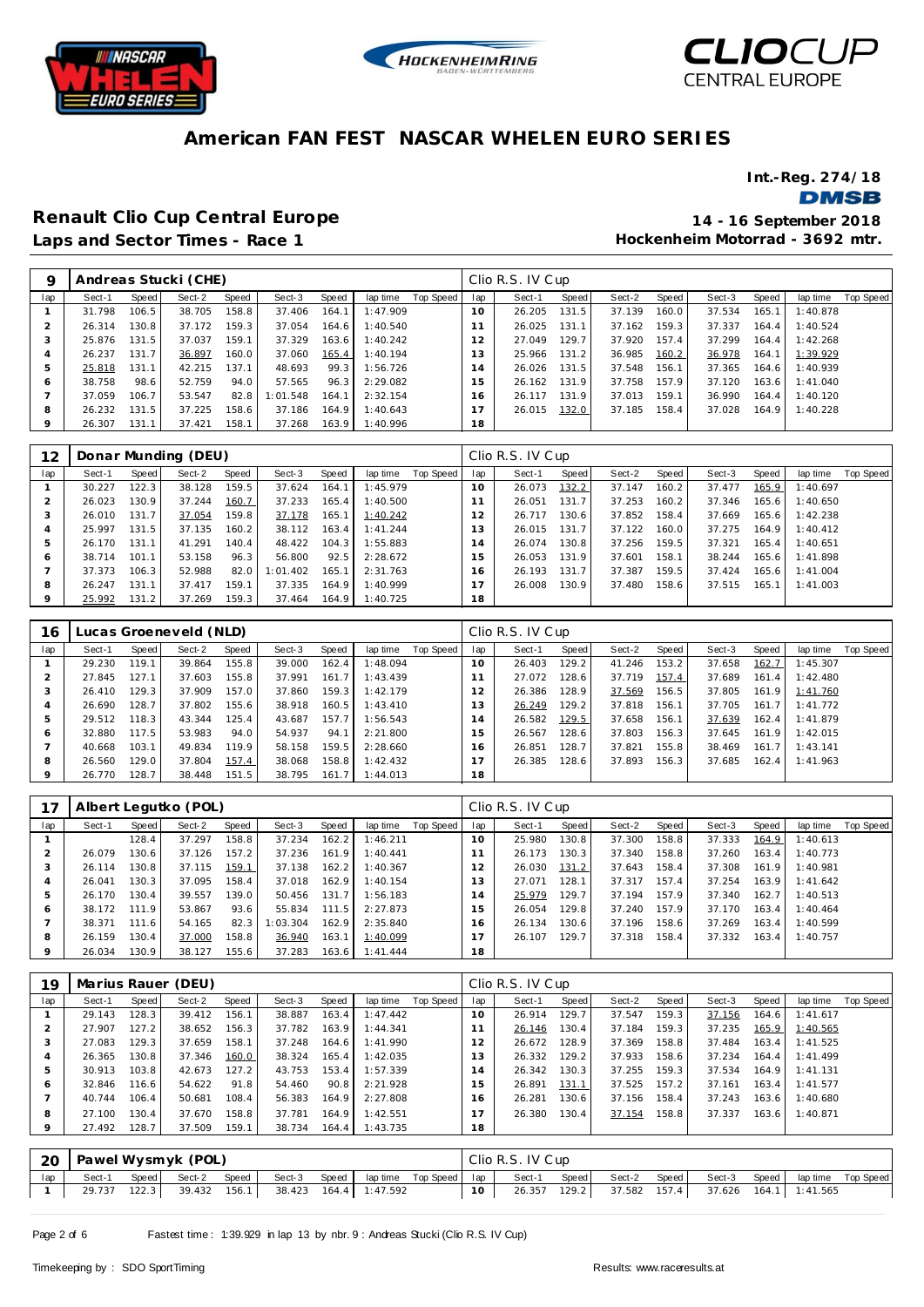





**Int.-Reg. 274/18**

#### **DMSB**

#### **Renault Clio Cup Central Europe 14 - 16 September 2018**

## **Hockenheim Motorrad - 3692 mtr.**

|                |        |       | Laps and Sector Times - Race 1 |       |        |       |          |    |        |       |        |       | Hockenheim Motorrad - 369. |       |          |
|----------------|--------|-------|--------------------------------|-------|--------|-------|----------|----|--------|-------|--------|-------|----------------------------|-------|----------|
|                | 26.509 | 130.3 | 38.287                         | 158.1 | 37.918 | 164.9 | 1:42.714 |    | 26.175 | 130.1 | 37.299 | 158.4 | 37.501                     | 164.1 | 1:40.975 |
|                | 26.402 | 129.2 | 38.208                         | 156.5 | 37.678 | 164.9 | 1:42.288 | 12 | 26.053 | 130.0 | 37.360 | 158.1 | 37.759                     | 163.9 | 1:41.172 |
| $\overline{A}$ | 26.738 | 130.9 | 37.672                         | 157.9 | 38.444 | 164.9 | 1:42.854 | 13 | 26.362 | 131.1 | 37.509 | 157.4 | 37.966                     | 162.9 | 1:41.837 |
| 5              | 28.321 | 120.8 | 44.191                         | 145.6 | 42.634 | 136.0 | 1:55.146 | 14 | 26.330 | 130.9 | 37.400 | 157.0 | 38.296                     | 163.4 | 1:42.026 |
| 6              | 33.633 | 108.4 | 52.781                         | 88.4  | 56.067 | 88.5  | 2:22.481 | 15 | 26.545 | 124.1 | 37.852 | 156.7 | 38.208                     | 158.1 | 1:42.605 |
|                | 38.745 | 110.3 | 51.255                         | 90.7  | 59.435 | 164.6 | 2:29.435 | 16 | 26.661 | 122.6 | 39.208 | 111.3 | 46.999                     | 85.9  | 1:52.868 |
| 8              | 26.268 | 131.2 | 38.145                         | 155.4 | 37.597 | 163.9 | 1:42.010 | 17 | 29.183 | 129.0 | 40.250 | 84.8  | 50.637                     | 88.9  | 2:00.070 |
|                | 26.168 | 129.3 | 37.485                         | 158.6 | 37.797 | 162.9 | 1:41.450 | 18 |        |       |        |       |                            |       |          |

|     |        |       | Szymon Ladniak (POL) |       |        |       |          |           |     | Clio R.S. IV Cup |       |        |       |        |       |          |           |
|-----|--------|-------|----------------------|-------|--------|-------|----------|-----------|-----|------------------|-------|--------|-------|--------|-------|----------|-----------|
| lap | Sect-1 | Speed | Sect-2               | Speed | Sect-3 | Speed | lap time | Top Speed | lap | Sect-1           | Speed | Sect-2 | Speed | Sect-3 | Speed | lap time | Top Speed |
|     | 29.768 | 118.6 | 40.696               | 156.7 | 39.034 | 164.1 | 1:49.498 |           | 10  | 26.324           | 130.4 | 37.531 | 158.1 | 37.707 | 163.6 | 1:41.562 |           |
|     | 26.671 | 130.3 | 38.366               | 159.5 | 37.949 | 163.9 | 1:42.986 |           | 11  | 26.310           | 130.3 | 37.435 | 159.1 | 37.739 | 163.4 | 1:41.484 |           |
| -3  | 26.364 | 130.3 | 38.195               | 157.9 | 37.848 | 163.6 | 1:42.407 |           | 12  | 26.096           | 129.3 | 37.390 | 157.9 | 37.814 | 164.4 | 1:41.300 |           |
|     | 26.674 | 129.5 | 37.692               | 144.2 | 39.384 | 163.1 | 1:43.750 |           | 13  | 26.455           | 130.9 | 37.859 | 158.4 | 37.818 | 162.9 | 1:42.132 |           |
| 5   | 28.220 | 125.4 | 44.122               | 124.1 | 42.428 | 138.3 | 1:54.770 |           | 14  | 26.224           | 129.5 | 37.479 | 158.1 | 37.642 | 164.9 | 1:41.345 |           |
| Ô   | 33.784 | 106.1 | 53.072               | 87.3  | 55.629 | 92.4  | 2:22.485 |           | 15  | 26.864           | 128.4 | 38.017 | 156.7 | 37.524 | 163.6 | 1:42.405 |           |
|     | 38.968 | 109.5 | 51.032               | 93.2  | 59.498 | 164.1 | 2:29.498 |           | 16  | 26.089           | 130.1 | 37.412 | 158.1 | 38.083 | 162.9 | 1:41.584 |           |
| 8   | 26.321 | 130.6 | 37.955               | 154.7 | 37.968 | 163.9 | 1:42.244 |           | 17  | 26.274           | 130.4 | 37.792 | 157.9 | 38.030 | 163.4 | 1:42.096 |           |
| 9   | 27.029 | 128.6 | 38.994               | 149.2 | 38.524 | 163.9 | 1:44.547 |           | 18  |                  |       |        |       |        |       |          |           |

| 22      |        |       | Jakub Dwernicki (POL) |       |        |       |          |           |     | Clio R.S. IV Cup |       |        |       |        |       |          |           |
|---------|--------|-------|-----------------------|-------|--------|-------|----------|-----------|-----|------------------|-------|--------|-------|--------|-------|----------|-----------|
| lap     | Sect-1 | Speed | Sect-2                | Speed | Sect-3 | Speed | lap time | Top Speed | lap | Sect-1           | Speed | Sect-2 | Speed | Sect-3 | Speed | lap time | Top Speed |
|         | 39.271 | 124.4 | 39.600                | 154.3 | 39.345 | 161.4 | 1:58.216 |           | 10  | 27.191           | 126.5 | 38.078 | 155.6 | 38.372 | 164.4 | 1:43.641 |           |
|         | 27.220 | 131.2 | 37.537                | 156.3 | 37.823 | 162.7 | 1:42.580 |           |     | 26.516           | 131.7 | 38.121 | 157.2 | 37.819 | 163.1 | 1:42.456 |           |
| 3       | 26.707 | 131.9 | 37.771                | 156.3 | 37.974 | 162.4 | 1:42.452 |           | 12  | 27.122           | 128.7 | 37.759 | 156.1 | 38.335 | 163.1 | 1:43.216 |           |
| 4       | 26.610 | 131.1 | 37.259                | 157.7 | 38.580 | 162.9 | 1:42.449 |           | 13  | 27.133           | 129.5 | 37.371 | 158.1 | 37.501 | 162.9 | 1:42.005 |           |
|         | 30.019 | 110.2 | 41.936                | 134.5 | 42.405 | 162.2 | 1:54.360 |           | 14  | 26.740           | 131.2 | 37.767 | 155.2 | 37.749 | 163.1 | 1:42.256 |           |
| 6       | 32.060 | 125.4 | 54.769                | 66.5  | 53.086 | 95.7  | 2:19.915 |           | 15  | 26.613           | 130.9 | 37.591 | 155.6 | 37.594 | 161.9 | 1:41.798 |           |
|         | 40.678 | 121.8 | 52.336                | 109.0 | 54.056 | 158.8 | 2:27.070 |           | 16  | 26.851           | 131.2 | 38.763 | 151.9 | 37.816 | 164.1 | 1:43.430 |           |
| 8       | 27.393 | 129.7 | 37.749                | 157.7 | 38.071 | 162.9 | 1:43.213 |           |     | 26.504           | 130.1 | 37.880 | 157.7 | 37.945 | 161.4 | 1:42.329 |           |
| $\circ$ | 26.800 | 129.7 | 38.027                | 156.5 | 38.814 | 162.9 | 1:43.641 |           | 18  |                  |       |        |       |        |       |          |           |

| 23  |        |       | Sandro Soubek (AUT) |       |        |       |                  |           |     | Clio R.S. IV Cup |       |        |       |        |       |          |           |
|-----|--------|-------|---------------------|-------|--------|-------|------------------|-----------|-----|------------------|-------|--------|-------|--------|-------|----------|-----------|
| lap | Sect-1 | Speed | Sect-2              | Speed | Sect-3 | Speed | lap time         | Top Speed | lap | Sect-1           | Speed | Sect-2 | Speed | Sect-3 | Speed | lap time | Top Speed |
|     | 30.392 | 123.1 | 37.870              | 158.8 | 37.194 |       | $164.4$ 1:45.456 |           |     | 25.867           | 130.9 | 37.273 | 159.1 | 37.427 | 165.1 | 1:40.567 |           |
|     | 25.962 | 131.4 | 37.241              | 159.5 | 37.227 | 164.4 | 1:40.430         |           |     |                  |       |        |       |        |       |          |           |

| -24     |        |       | Antonio Citera (AUT) |       |        |       |          |           |                 | Clio R.S. IV Cup |       |        |       |        |       |          |           |
|---------|--------|-------|----------------------|-------|--------|-------|----------|-----------|-----------------|------------------|-------|--------|-------|--------|-------|----------|-----------|
| lap     | Sect-1 | Speed | Sect-2               | Speed | Sect-3 | Speed | lap time | Top Speed | lap             | Sect-1           | Speed | Sect-2 | Speed | Sect-3 | Speed | lap time | Top Speed |
|         | 30.151 | 124.6 | 40.482               | 142.1 | 39.253 | 162.7 | 1:49.886 |           | 10 <sup>°</sup> | 27.239           | 130.1 | 38.091 | 156.3 | 38.218 | 163.6 | 1:43.548 |           |
|         | 27.185 | 128.1 | 38.191               | 158.4 | 38.303 | 161.2 | 1:43.679 |           |                 | 27.220           | 116.9 | 39.153 | 157.9 | 37.695 | 162.9 | 1:44.068 |           |
| ر -     | 27.029 | 127.4 | 38.126               | 159.1 | 37.444 | 165.1 | 1:42.599 |           |                 | 26.615           | 128.3 | 37.753 | 157.4 | 37.757 | 162.7 | 1:42.125 |           |
|         | 26.263 | 129.5 | 37.709               | 157.0 | 38.069 | 164.1 | 1:42.041 |           | 13              | 26.444           | 128.6 | 37.703 | 156.1 | 37.414 | 163.1 | 1:41.561 |           |
| 5       | 30.814 | 102.6 | 42.700               | 129.8 | 43.909 | 153.0 | 1:57.423 |           | $\overline{4}$  | 26.498           | 127.7 | 37.768 | 157.7 | 37.678 | 162.9 | 1:41.944 |           |
| $\circ$ | 32.536 | 120.8 | 55.251               | 85.3  | 54.067 | 91.2  | 2:21.854 |           | 15              | 26.516           | 127.7 | 37.714 | 155.6 | 37.667 | 162.7 | 1:41.897 |           |
|         | 40.742 | 96.0  | 50.812               | 120.4 | 56.316 | 164.1 | 2:27.870 |           | 16              | 26.538           | 129.3 | 38.121 | 156.7 | 37.909 | 162.7 | 1:42.568 |           |
| 8       | 26.798 | 129.3 | 37.744               | 159.3 | 37.666 | 164.6 | 1:42.208 |           |                 | 26.477           | 128.4 | 38.327 | 157.7 | 37.666 | 161.7 | 1:42.470 |           |
| $\circ$ | 27.833 | 116.3 | 38.323               | 157.0 | 38.385 | 164.1 | 1:44.541 |           | 18              |                  |       |        |       |        |       |          |           |

| 29             |        |       | Damian Litwinowicz (POL) |       |        |       |          |           |     | Clio R.S. IV Cup |       |        |       |        |       |          |                  |
|----------------|--------|-------|--------------------------|-------|--------|-------|----------|-----------|-----|------------------|-------|--------|-------|--------|-------|----------|------------------|
| lap            | Sect-1 | Speed | Sect-2                   | Speed | Sect-3 | Speed | lap time | Top Speed | lap | Sect-1           | Speed | Sect-2 | Speed | Sect-3 | Speed | lap time | <b>Top Speed</b> |
|                | 29.755 | 122.4 | 39.749                   | 155.6 | 38.857 | 163.9 | 1:48.361 |           | 10  | 26.494           | 129.5 | 37.379 | 157.0 | 37.720 | 161.4 | 1:41.593 |                  |
|                | 26.780 | 128.6 | 37.776                   | 157.9 | 37.745 | 163.4 | 1:42.301 |           |     | 26.313           | 129.8 | 37.331 | 157.7 | 37.592 | 162.4 | 1:41.236 |                  |
| 3              | 26.628 | 127.2 | 39.065                   | 156.1 | 37.720 | 163.9 | 1:43.413 |           | 12  | 26.373           | 128.7 | 37.444 | 157.2 | 37.794 | 160.2 | 1:41.611 |                  |
| $\overline{A}$ | 26.859 | 129.8 | 37.672                   | 156.7 | 38.986 | 161.4 | 1:43.517 |           | 13  | 26.583           | 128.9 | 38.487 | 157.7 | 37.562 | 161.9 | 1:42.632 |                  |
| 5              | 28.921 | 116.0 | 43.688                   | 130.6 | 42.956 | 146.7 | 1:55.565 |           | 14  | 26.418           | 129.8 | 37.667 | 154.9 | 37.513 | 161.4 | 1:41.598 |                  |
| 6              | 33.383 | 110.9 | 53.576                   | 89.0  | 55.937 | 88.3  | 2:22.896 |           | 15  | 26.426           | 128.9 | 38.731 | 156.3 | 37.505 | 162.7 | 1:42.662 |                  |
|                | 40.082 | 108.7 | 49.688                   | 87.0  | 58.829 | 163.7 | 2:28.599 |           | 16  | 26.402           | 129.0 | 37.663 | 155.2 | 37.866 | 160.0 | 1:41.931 |                  |
| 8              | 26.274 | 130.6 | 37.723                   | 156.5 | 38.411 | 163.4 | 1:42.408 |           | 17  | 26.357           | 128.6 | 37.538 | 157.4 | 37.572 | 162.9 | 1:41.467 |                  |
| $\circ$        | 26.764 | 130.0 | 38.515                   | 149.4 | 38.903 | 162.9 | 1:44.182 |           | 18  |                  |       |        |       |        |       |          |                  |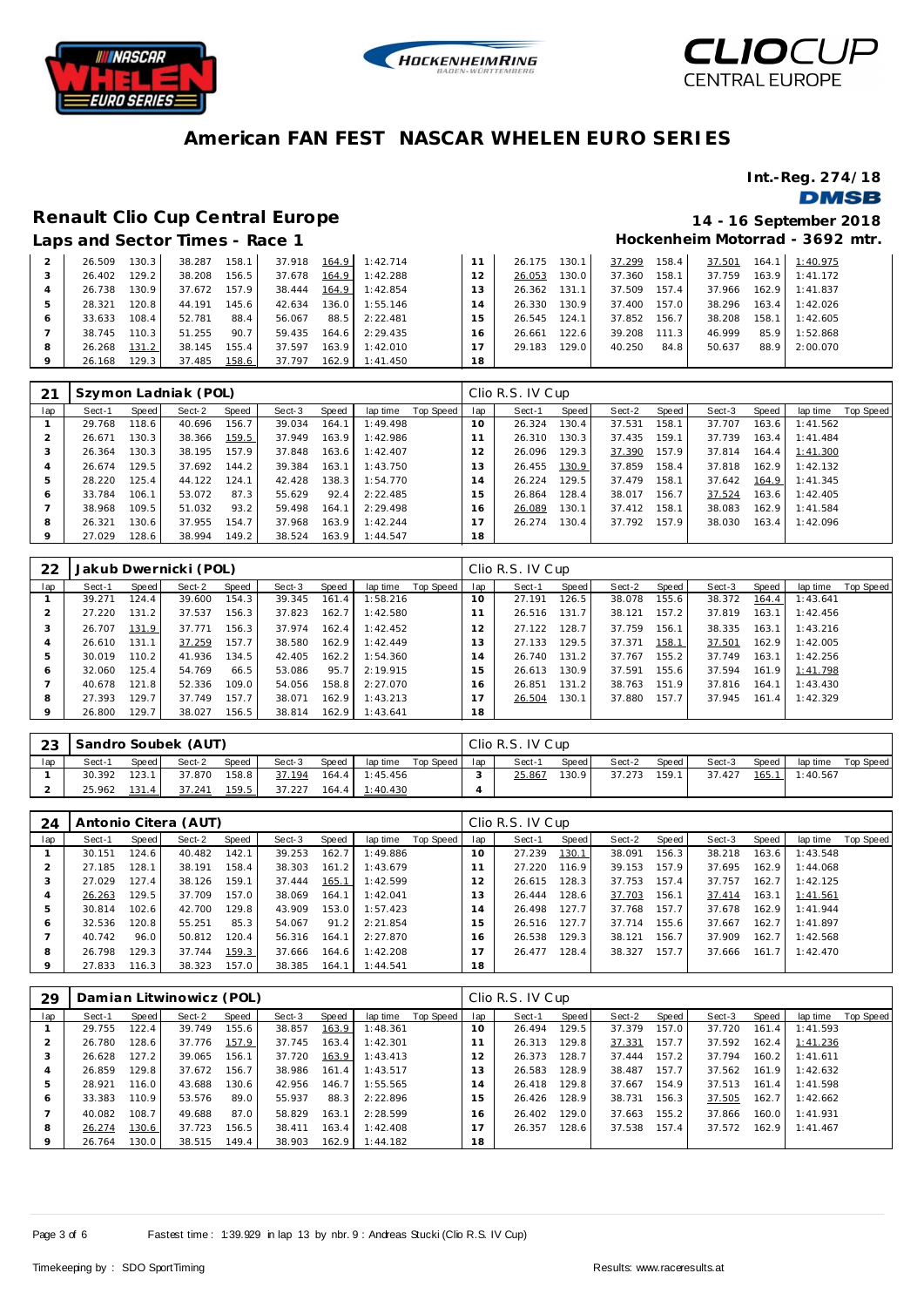





**Int.-Reg. 274/18**

**DMSB** 

**Renault Clio Cup Central Europe 14 - 16 September 2018**

**Hockenheim Motorrad - 3692 mtr.**

| 31           |        |       | Karol Urbaniak (POL) |       |          |       |          |           |                | Clio R.S. IV Cup |        |        |       |        |       |          |           |
|--------------|--------|-------|----------------------|-------|----------|-------|----------|-----------|----------------|------------------|--------|--------|-------|--------|-------|----------|-----------|
| lap          | Sect-1 | Speed | Sect-2               | Speed | Sect-3   | Speed | lap time | Top Speed | lap            | Sect-1           | Speed  | Sect-2 | Speed | Sect-3 | Speed | lap time | Top Speed |
|              | 30.060 | 127.7 | 37.077               | 159.8 | 37.127   | 163.4 | 1:44.264 |           | $10^{-}$       | 25.993           | 129.7  | 37.409 | 156.7 | 37.409 | 163.9 | 1:40.811 |           |
|              | 26.286 | 131.2 | 37.206               | 158.4 | 37.250   | 162.7 | 1:40.742 |           |                | 26.092           | 129.5  | 37.348 | 157.9 | 37.096 | 163.1 | 1:40.536 |           |
| -3           | 26.018 | 130.6 | 37.115               | 158.6 | 37.203   | 161.4 | 1:40.336 |           | 12             | 26.235           | 129.8  | 37.517 | 157.9 | 49.235 | 162.2 | 1:52.987 |           |
|              | 26.104 | 130.0 | 37.095               | 158.6 | 37.009   | 162.7 | 1:40.208 |           | 13             | 26.307           | 129.31 | 37.382 | 157.9 | 37.220 | 162.4 | 1:40.909 |           |
| 5            | 26.084 | 130.4 | 40.390               | 140.6 | 49.570   | 119.9 | 1:56.044 |           | $\overline{A}$ | 26.221           | 130.1  | 37.207 | 157.7 | 37.189 | 163.6 | 1:40.617 |           |
| <sub>6</sub> | 38.093 | 99.8  | 53.433               | 90.7  | 56.140   | 109.1 | 2:27.666 |           | 15             | 26.195           | 130.0  | 37.283 | 157.4 | 37.339 | 162.2 | 1:40.817 |           |
|              | 38.224 | 96.9  | 53.526               | 92.9  | 1:03.441 | 163.9 | 2:35.191 |           | 16             | 26.355           | 129.0  | 37.464 | 156.7 | 37.313 | 163.4 | 1:41.132 |           |
| 8            | 26.089 | 130.9 | 36.974               | 159.1 | 36.991   | 164.1 | 1:40.054 |           | $\overline{ }$ | 26.335           | 130.3  | 37.403 | 157.4 | 38.956 | 161.4 | 1:42.694 |           |
|              | 25.997 | 131.4 | 37.508               | 156.3 | 37.228   | 161.4 | 1:40.733 |           | 18             |                  |        |        |       |        |       |          |           |

| 33      |        |                    | Thomas Kümmerling (SWE) |       |        |       |          |           |     | Clio R.S. IV Cup |       |        |       |        |       |          |           |
|---------|--------|--------------------|-------------------------|-------|--------|-------|----------|-----------|-----|------------------|-------|--------|-------|--------|-------|----------|-----------|
| lap     | Sect-1 | Speed              | Sect-2                  | Speed | Sect-3 | Speed | lap time | Top Speed | lap | Sect-1           | Speed | Sect-2 | Speed | Sect-3 | Speed | lap time | Top Speed |
|         | 30.343 | 126.5              | 39.478                  | 152.8 | 39.915 | 162.4 | 1:49.736 |           | 10  | 27.544           | 125.4 | 39.791 | 157.2 | 37.959 | 161.7 | 1:45.294 |           |
|         | 26.993 | 127.8              | 38.561                  | 157.4 | 39.159 | 161.9 | 1:44.713 |           |     | 26.497           | 128.6 | 37.651 | 157.9 | 37.856 | 161.7 | 1:42.004 |           |
| -5      | 26.756 | 130.0              | 38.148                  | 156.7 | 38.464 | 161.4 | 1:43.368 |           |     | 27.038           | 129.3 | 37.670 | 158.1 | 38.830 | 164.1 | 1:43.538 |           |
|         | 27.431 | 130.3              | 37.820                  | 157.2 | 38.636 | 160.2 | 1:43.887 |           | 13  | 26.656           | 128.7 | 38.777 | 156.1 | 38.267 | 160.2 | 1:43.700 |           |
| 5       | 27.799 | 115.3 <sub>1</sub> | 44.225                  | 106.0 | 42.648 | 154.1 | 1:54.672 |           | 14  | 26.867           | 130.8 | 37.427 | 157.7 | 38.033 | 161.7 | 1:42.327 |           |
| $\circ$ | 33.049 | 122.0              | 55.238                  | 70.3  | 52.895 | 101.4 | 2:21.182 |           | 15  | 27.816           | 129.0 | 38.009 | 156.3 | 38.587 | 160.2 | 1:44.412 |           |
|         | 41.347 | 113.6              | 51.919                  | 102.7 | 54.431 | 161.2 | 2:27.697 |           | 16  | 27.113           | 131.4 | 38.483 | 155.8 | 38.576 | 161.4 | 1:44.172 |           |
| 8       | 27.013 | 129.8              | 38.288                  | 156.7 | 38.143 | 160.5 | 1:43.444 |           |     | 26.970           | 129.2 | 37.982 | 157.2 | 38.562 | 158.4 | 1:43.514 |           |
| $\circ$ | 26.668 | 129.3              | 38.116                  | 156.7 | 38.737 | 160.5 | 1:43.521 |           | 18  |                  |       |        |       |        |       |          |           |

| 34  | l Adam Rzepecki (POL) |       |        |       |        |       |                  |           |     | Clio R.S. IV Cup |       |        |       |        |       |          |           |
|-----|-----------------------|-------|--------|-------|--------|-------|------------------|-----------|-----|------------------|-------|--------|-------|--------|-------|----------|-----------|
| lap | Sect-1                | Speed | Sect-2 | Speed | Sect-3 | Speed | lap time         | Top Speed | lap | Sect-1           | Speed | Sect-2 | Speed | Sect-3 | Speed | lap time | Top Speed |
|     | 29.164                | 128.3 | 38.707 | 157.9 | 38.497 |       | 157.0 1:46.368   |           |     | 27.139           | 126.8 | 37.888 | 156.7 | 38.802 | 162.4 | 1:43.829 |           |
|     | 26.599                | 129.2 | 37.579 | 156.7 | 38.446 |       | $161.2$ 1:42.624 |           |     |                  |       |        |       |        |       |          |           |

| 43  |        |       | Jan Gustavsson (SWE) |       |        |       |          |           |                | Clio R.S. IV Cup |       |        |       |        |       |          |           |
|-----|--------|-------|----------------------|-------|--------|-------|----------|-----------|----------------|------------------|-------|--------|-------|--------|-------|----------|-----------|
| lap | Sect-1 | Speed | Sect-2               | Speed | Sect-3 | Speed | lap time | Top Speed | lap            | Sect-1           | Speed | Sect-2 | Speed | Sect-3 | Speed | lap time | Top Speed |
|     | 30.397 | 124.4 | 39.736               | 154.9 | 39.212 | 161.0 | 1:49.345 |           | $10^{-}$       | 26.657           | 130.3 | 39.613 | 155.8 | 37.545 | 165.9 | 1:43.815 |           |
|     | 27.274 | 129.5 | 37.527               | 158.6 | 38.204 | 163.9 | 1:43.005 |           |                | 27.613           | 126.0 | 37.366 | 160.5 | 37.804 | 164.1 | 1:42.783 |           |
| 3   | 26.228 | 131.1 | 38.050               | 158.4 | 38.455 | 160.7 | 1:42.733 |           | 12             | 26.172           | 131.7 | 37.290 | 158.1 | 38.471 | 164.6 | 1:41.933 |           |
| 4   | 26.515 | 130.1 | 37.188               | 160.5 | 39.511 | 164.6 | 1:43.214 |           | 3              | 26.302           | 131.9 | 37.416 | 160.2 | 38.082 | 163.9 | 1:41.800 |           |
| 5   | 29.210 | 110.3 | 43.264               | 130.3 | 43.329 | 161.4 | 1:55.803 |           | $\overline{A}$ | 26.425           | 130.8 | 37.719 | 158.8 | 37.702 | 164.6 | 1:41.846 |           |
| 6   | 33.175 | 105.9 | 53.802               | 86.8  | 55.239 | 86.4  | 2:22.216 |           | 5              | 26.751           | 130.1 | 37.573 | 157.4 | 37.873 | 163.9 | 1:42.197 |           |
|     | 40.537 | 102.8 | 49.322               | 89.2  | 58.965 | 163.9 | 2:28.824 |           | 6              | 27.165           | 130.3 | 38.024 | 156.1 | Pit In |       | 1:53.929 |           |
| 8   | 26.518 | 130.6 | 37.586               | 159.3 | 38.831 | 163.1 | 1:42.935 |           |                | Pit Out          | 127.5 | 38.004 | 155.2 | 37.752 | 161.4 | 1:55.367 |           |
| 9   | 27.633 | 131.2 | 37.692               | 159.8 | 38.774 | 165.4 | 1:44.099 |           | 18             |                  |       |        |       |        |       |          |           |

| 44  |        |       | .isa Christin Brunner (DEU) |       |        |       |          |           |     | Clio R.S. IV Cup |       |        |       |        |       |          |                  |
|-----|--------|-------|-----------------------------|-------|--------|-------|----------|-----------|-----|------------------|-------|--------|-------|--------|-------|----------|------------------|
| lap | Sect-1 | Speed | Sect-2                      | Speed | Sect-3 | Speed | lap time | Top Speed | lap | Sect-1           | Speed | Sect-2 | Speed | Sect-3 | Speed | lap time | <b>Top Speed</b> |
|     | 30.078 | 128.9 | 39.140                      | 151.0 | 39.010 | 161.4 | 1:48.228 |           | 10  | 27.249           | 129.5 | 37.770 | 155.8 | 37.864 | 162.9 | 1:42.883 |                  |
|     | 27.264 | 129.7 | 38.786                      | 154.3 | 38.324 | 161.7 | 1:44.374 |           |     | 26.857           | 126.8 | 37.348 | 157.7 | 37.497 | 162.7 | 1:41.702 |                  |
|     | 26.861 | 129.7 | 37.793                      | 155.8 | 37.973 | 162.7 | 1:42.627 |           |     | 26.388           | 130.6 | 37.158 | 158.4 | 37.883 | 163.1 | 1:41.429 |                  |
|     | 26.457 | 130.8 | 37.308                      | 157.7 | 38.075 | 162.7 | 1:41.840 |           | 13  | 26.548           | 129.5 | 37.434 | 158.6 | 37.579 | 162.9 | 1:41.561 |                  |
|     | 30.420 | 101.1 | 43.409                      | 148.1 | 43.178 | 159.1 | 1:57.007 |           | 14  | 26.708           | 131.2 | 37.154 | 158.1 | 37.856 | 162.4 | 1:41.718 |                  |
| O   | 32.575 | 123.7 | 55.472                      | 77.5  | 53.833 | 100.7 | 2:21.880 |           | 15  | 26.607           | 130.8 | 37.257 | 158.8 | 37.559 | 163.6 | 1:41.423 |                  |
|     | 40.757 | 98.2  | 51.038                      | 124.4 | 56.162 | 162.4 | 2:27.957 |           | 16. | 26.441           | 130.9 | 37.269 | 158.6 | 37.664 | 162.9 | 1:41.374 |                  |
| 8   | 27.066 | 129.8 | 37.504                      | 158.6 | 37.762 | 162.9 | 1:42.332 |           |     | 26.467           | 131.4 | 37.345 | 159.3 | 37.474 | 163.1 | 1:41.286 |                  |
| 9   | 26.947 | 128.9 | 37.487                      | 158.4 | 38.801 | 162.4 | 1:43.235 |           | 18  |                  |       |        |       |        |       |          |                  |

| 46  |        |       | Fabio Citignola (DEU) |       |        |       |          |           |     | Clio R.S. IV Cup |       |        |       |        |       |          |           |
|-----|--------|-------|-----------------------|-------|--------|-------|----------|-----------|-----|------------------|-------|--------|-------|--------|-------|----------|-----------|
| lap | Sect-1 | Speed | Sect-2                | Speed | Sect-3 | Speed | lap time | Top Speed | lap | Sect-1           | Speed | Sect-2 | Speed | Sect-3 | Speed | lap time | Top Speed |
|     |        |       |                       | 154.7 | 38.815 | 161.7 | 1:56.244 |           |     | 27.105           | 129.3 | 38.192 | 155.6 | 38.429 | 161.7 | 1:43.726 |           |
|     | 26.957 | 126.2 | 38.569                | 157.2 | 38.678 | 161.7 | 1:44.204 |           |     | 26.644           | 128.9 | 38.215 | 155.4 | 38.683 | 160.2 | 1:43.542 |           |
| 3   | 26.598 | 128.6 | 38.090                | 156.3 | 38.172 |       | 1:42.860 |           | 10  | 26.665           | 129.7 | 38.263 | 155.8 | 38.465 | 161.2 | 1:43.393 |           |
| 4   | 27.931 | 126.9 | 38.412                | 156.1 | 38.409 | 161.2 | 1:44.752 |           |     | 26.921           | 127.7 | 38.275 | 156.7 | 38.163 | 160.2 | 1:43.359 |           |
| 5   | 27.671 | 94.4  | 44.286                | 117.8 | 42.778 | 151.0 | 1:54.735 |           |     | 26.716           | 128.9 | 38.414 | 152.3 | 38.263 | 161.0 | 1:43.393 |           |
| O   | 32.628 | 126.3 | 55.492                | 70.7  | 53.109 | 103.0 | 2:21.229 |           | 3   | 26.870           | 126.8 | 38.502 | 156.3 | Pit In |       | 1:55.382 |           |
|     | 40.883 | 106.2 | 51.731                | 115.0 | 55.011 | 161.2 | 2:27.625 |           | 14  |                  |       |        |       |        |       |          |           |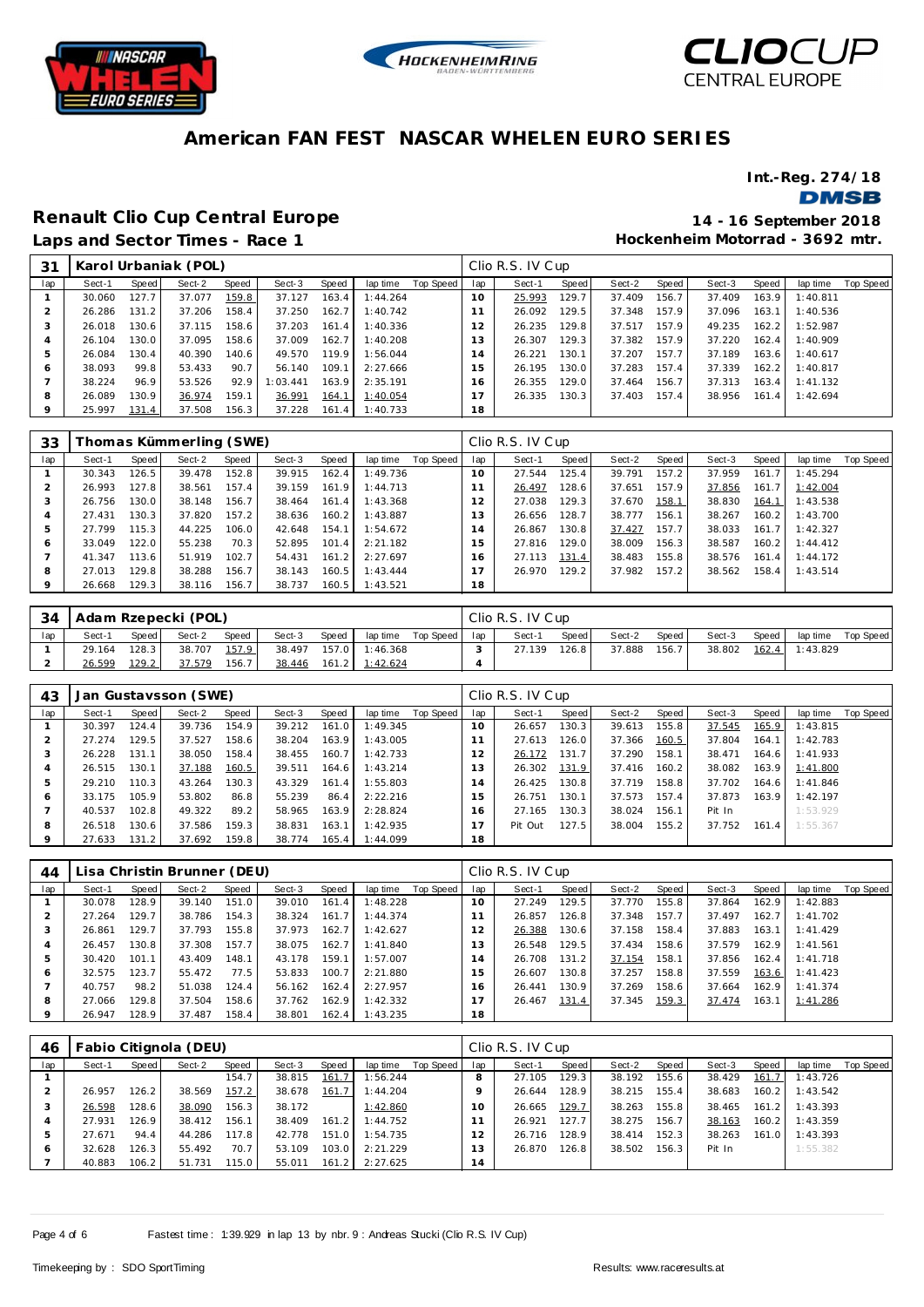





**Int.-Reg. 274/18**

**DMSB** 

## **Renault Clio Cup Central Europe 14 - 16 September 2018**

**Laps and Sector Times - Race 1**

**Hockenheim Motorrad - 3692 mtr.**

| 48  | Reto Wüst (CHE) |                    |        |       |        |         |          |           |     | Clio R.S. IV Cup |       |        |         |        |       |                |           |  |  |  |
|-----|-----------------|--------------------|--------|-------|--------|---------|----------|-----------|-----|------------------|-------|--------|---------|--------|-------|----------------|-----------|--|--|--|
| lap | Sect-1          | Speed              | Sect-2 | Speed | Sect-3 | Speed   | lap time | Top Speed | lap | Sect-1           | Speed | Sect-2 | Speed   | Sect-3 | Speed | lap time       | Top Speed |  |  |  |
|     | 30.785          | 118.0              | 40.312 | 149.6 | 39.454 | $158.4$ | 1:50.551 |           |     | 27.203           | 125.7 | 39.092 | 153.8   | 39.073 |       | 157.2 1:45.368 |           |  |  |  |
|     | 28.133          | 122.3              | 38.989 | 152.3 | 38.421 | 157.4   | 1:45.543 |           |     | 27.922           | 119.1 | 43.866 | $109.8$ | Pit In |       | 2:02.194       |           |  |  |  |
|     | 28.364          | 124.4 <sub>1</sub> | 38.907 | 153.6 | 38.783 | 156.1   | 1:46.054 |           |     |                  |       |        |         |        |       |                |           |  |  |  |

| 68           | Michael Bleekemolen (NLD) |       |        |       |        |       |          |           |     | Clio R.S. IV Cup |                    |        |       |        |       |          |           |  |  |
|--------------|---------------------------|-------|--------|-------|--------|-------|----------|-----------|-----|------------------|--------------------|--------|-------|--------|-------|----------|-----------|--|--|
| lap          | Sect-1                    | Speed | Sect-2 | Speed | Sect-3 | Speed | lap time | Top Speed | lap | Sect-1           | Speed              | Sect-2 | Speed | Sect-3 | Speed | lap time | Top Speed |  |  |
|              | 30.642                    | 110.2 | 40.742 | 155.6 | 38.627 | 162.4 | 1:50.011 |           | 10  | 26.155           | 129.0              | 37.459 | 157.9 | 37.446 | 164.6 | 1:41.060 |           |  |  |
|              | 26.907                    | 130.0 | 37.876 | 159.3 | 37.882 | 165.1 | 1:42.665 |           |     | 26.218           | 129.8 <sub>1</sub> | 37.208 | 159.3 | 37.472 | 163.4 | 1:40.898 |           |  |  |
|              | 26.734                    | 128.0 | 38.210 | 159.1 | 38.065 | 163.6 | 1:43.009 |           | 12  | 26.111           | 129.5              | 37.186 | 159.8 | 37.670 | 164.1 | 1:40.967 |           |  |  |
| 4            | 26.380                    | 131.1 | 37.953 | 141.9 | 38.468 | 163.6 | 1:42.801 |           | 3   | 26.124           | 127.5              | 37.246 | 159.8 | 37.512 | 162.9 | 1:40.882 |           |  |  |
|              | 28.177                    | 123.4 | 44.101 | 137.2 | 43.028 | 140.3 | 1:55.306 |           | 14  | 26.099           | 130.4              | 37.452 | 158.8 | 37.370 | 164.9 | 1:40.921 |           |  |  |
| <sub>6</sub> | 33.316                    | 107.8 | 52.409 | 89.6  | 56.346 | 92.5  | 2:22.071 |           | 5   | 26.090           | 129.3              | 37.504 | 157.4 | 37.463 | 164.1 | 1:41.057 |           |  |  |
|              | 38.890                    | 105.4 | 50.842 | 95.0  | 59.808 | 164.6 | 2:29.540 |           | 16  | 26.140           | 129.3              | 37.252 | 158.1 | 37.718 | 164.1 | 1:41.110 |           |  |  |
| 8            | 26.610                    | 130.0 | 37.812 | 158.1 | 37.393 | 164.4 | 1:41.815 |           |     | 26.068           | 129.0              | 37.300 | 159.1 | 37.386 | 162.7 | 1:40.754 |           |  |  |
| 9            | 26.389                    | 130.4 | 37.328 | 159.3 | 37.541 | 163.6 | 1:41.258 |           | 18  |                  |                    |        |       |        |       |          |           |  |  |

| 69  | Melvin de Groot (NLD) |       |        |       |          |       |          |           |     | Clio R.S. IV Cup |       |        |         |        |       |          |           |  |
|-----|-----------------------|-------|--------|-------|----------|-------|----------|-----------|-----|------------------|-------|--------|---------|--------|-------|----------|-----------|--|
| lap | Sect-1                | Speed | Sect-2 | Speed | Sect-3   | Speed | lap time | Top Speed | lap | Sect-1           | Speed | Sect-2 | Speed I | Sect-3 | Speed | lap time | Top Speed |  |
|     | 31.105                | 127.4 | 37.533 | 159.3 | 37.379   | 161.4 | 1:46.017 |           | 10  | 26.222           | 129.5 | 37.108 | 159.1   | 37.330 | 163.6 | 1:40.660 |           |  |
|     | 26.251                | 129.7 | 37.893 | 155.2 | 37.244   | 163.4 | 1:41.388 |           |     | 26.056           | 130.3 | 37.278 | 158.6   | 37.823 | 159.8 | 1:41.157 |           |  |
|     | 26.052                | 130.9 | 37.199 | 157.7 | 37.331   | 162.7 | 1:40.582 |           | 12  | 26.868           | 129.2 | 37.689 | 158.8   | 37.227 | 163.6 | 1:41.784 |           |  |
|     | 26.268                | 129.8 | 37.277 | 159.3 | 37.234   | 164.6 | 1:40.779 |           | 13  | 26.088           | 130.3 | 37.027 | 159.8   | 37.177 | 164.6 | 1:40.292 |           |  |
| ь   | 26.009                | 128.1 | 40.814 | 136.5 | 49.347   | 115.5 | 1:56.170 |           | 14  | 26.054           | 129.7 | 37.658 | 156.1   | 37.282 | 164.1 | 1:40.994 |           |  |
| O   | 38.336                | 94.9  | 53.365 | 96.3  | 56.987   | 108.1 | 2:28.688 |           | 15  | 26.164           | 129.8 | 38.340 | 154.3   | 37.614 | 163.9 | 1:42.118 |           |  |
|     | 37.336                | 88.5  | 53.727 | 90.1  | 1:02.451 | 164.4 | 2:33.514 |           | 16  | 26.024           | 129.3 | 37.639 | 158.6   | 37.149 | 163.6 | 1:40.812 |           |  |
| 8   | 26.162                | 130.0 | 37.321 | 158.6 | 37.230   | 163.1 | 1:40.713 |           |     | 26.034           | 129.2 | 37.307 | 158.8   | 37.219 | 162.4 | 1:40.560 |           |  |
|     | 26.203                | 129.2 | 37.620 | 158.6 | 37.268   | 163.6 | 1:41.091 |           | 18  |                  |       |        |         |        |       |          |           |  |

| 70  | Sebastiaan Bleekemolen (NLD) |       |        |       |          |       |          |           | Clio R.S. IV Cup |        |       |        |       |        |       |          |           |  |
|-----|------------------------------|-------|--------|-------|----------|-------|----------|-----------|------------------|--------|-------|--------|-------|--------|-------|----------|-----------|--|
| lap | Sect-1                       | Speed | Sect-2 | Speed | Sect-3   | Speed | lap time | Top Speed | lap              | Sect-1 | Speed | Sect-2 | Speed | Sect-3 | Speed | lap time | Top Speed |  |
|     | 29.838                       | 129.0 | 37.572 | 158.8 | 37.671   | 163.4 | 1:45.081 |           | 10               | 25.880 | 130.8 | 37.218 | 160.0 | 37.398 | 165.4 | 1:40.496 |           |  |
|     | 25.878                       | 130.4 | 37.149 | 160.2 | 37.304   | 165.4 | 1:40.331 |           |                  | 26.037 | 131.1 | 37.370 | 159.5 | 37.291 | 165.6 | 1:40.698 |           |  |
|     | 25.904                       | 131.2 | 37.311 | 159.8 | 37.123   | 166.2 | 1:40.338 |           |                  | 25.994 | 131.2 | 37.552 | 158.1 | 37.566 | 164.6 | 1:41.112 |           |  |
|     | 25.972                       | 130.6 | 37.149 | 159.8 | 37.026   | 165.4 | 1:40.147 |           | 13               | 26.326 | 128.7 | 37.225 | 158.1 | 37.235 | 163.6 | 1:40.786 |           |  |
|     | 25.789                       | 130.4 | 40.587 | 147.7 | 49.525   | 117.6 | 1:55.901 |           | 14               | 25.975 | 130.0 | 37.145 | 158.6 | 37.158 | 163.1 | 1:40.278 |           |  |
| c   | 38.166                       | 98.0  | 53.463 | 93.2  | 56.236   | 109.4 | 2:27.865 |           | 15               | 25.988 | 130.3 | 37.130 | 157.4 | 37.332 | 163.6 | 1:40.450 |           |  |
|     | 37.986                       | 96.5  | 53.614 | 85.3  | 1:03.204 | 166.4 | 2:34.804 |           | 16.              | 25.981 | 130.1 | 37.352 | 158.4 | 37.193 | 163.9 | 1:40.526 |           |  |
| 8   | 26.008                       | 131.7 | 37.124 | 159.8 | 37.016   | 164.9 | 1:40.148 |           |                  | 25.954 | 130.6 | 37.314 | 158.1 | 37.386 | 164.1 | 1:40.654 |           |  |
|     | 25.773                       | 132.0 | 37.548 | 156.3 | 37.728   | 164.1 | 1:41.049 |           | 18               |        |       |        |       |        |       |          |           |  |

| 77  | Roland Schmid (CHE) |         |        |       |          |       |          |           | Clio R.S. IV Cup |        |       |        |       |        |       |          |           |
|-----|---------------------|---------|--------|-------|----------|-------|----------|-----------|------------------|--------|-------|--------|-------|--------|-------|----------|-----------|
| lap | Sect-1              | Speed I | Sect-2 | Speed | Sect-3   | Speed | lap time | Top Speed | lap              | Sect-1 | Speed | Sect-2 | Speed | Sect-3 | Speed | lap time | Top Speed |
|     | 30.440              | 107.5   | 38.579 | 158.4 | 37.261   | 164.4 | 1:46.280 |           | 10               | 26.148 | 131.9 | 37.176 | 160.2 | 37.841 | 165.6 | 1:41.165 |           |
|     | 26.123              | 132.7   | 37.447 | 159.1 | 37.288   | 164.4 | 1:40.858 |           |                  | 26.154 | 131.4 | 37.268 | 159.8 | 37.362 | 165.4 | 1:40.784 |           |
|     | 26.130              | 132.2   | 37.242 | 158.8 | 37.187   | 164.9 | 1:40.559 |           | 12               | 26.091 | 131.9 | 37.754 | 160.2 | 37.845 | 164.1 | 1:41.690 |           |
| 4   | 26.259              | 132.0   | 37.288 | 157.9 | 37.363   | 163.9 | 1:40.910 |           | 13               | 26.282 | 131.4 | 37.184 | 158.8 | 37.391 | 164.4 | 1:40.857 |           |
|     | 26.256              | 131.7   | 42.077 | 154.1 | 47.091   | 106.4 | 1:55.424 |           | 14               | 26.089 | 131.9 | 37.238 | 159.8 | 37.488 | 164.4 | 1:40.815 |           |
| 6   | 38.587              | 104.3   | 53.239 | 99.1  | 56.911   | 93.0  | 2:28.737 |           | 15               | 26.099 | 131.5 | 37.466 | 157.9 | 37.436 | 165.6 | 1:41.001 |           |
|     | 37.189              | 111.6   | 52.927 | 85.2  | 1:01.181 | 165.1 | 2:31.297 |           | 16               | 26.216 | 132.2 | 37.439 | 159.3 | 37.483 | 164.6 | 1:41.138 |           |
| 8   | 26.729              | 129.8   | 37.423 | 158.6 | 37.290   | 164.9 | 1:41.442 |           |                  | 26.286 | 131.5 | 37.306 | 159.3 | 37.408 | 164.9 | 1:41.000 |           |
|     | 26.058              | 132.0   | 37.357 | 159.3 | 37.247   | 163.9 | 1:40.662 |           | 18               |        |       |        |       |        |       |          |           |

| -87 | Javin Lewis Seyhan (DEU)                                                       |         |        |       |        |       |          |           |     | Clio R.S. IV Cup |       |        |       |        |       |          |           |  |  |
|-----|--------------------------------------------------------------------------------|---------|--------|-------|--------|-------|----------|-----------|-----|------------------|-------|--------|-------|--------|-------|----------|-----------|--|--|
| lap | Sect-1                                                                         | Speed I | Sect-2 | Speed | Sect-3 | Speed | lap time | Top Speed | lap | Sect-1           | Speed | Sect-2 | Speed | Sect-3 | Speed | lap time | Top Speed |  |  |
|     | <u> 141.7</u><br>115.8<br>127.5<br>43.445<br>43.633<br>1:58.955<br>31.877      |         |        |       |        |       |          |           |     | 30.946           | 111.5 | 46.062 | 115.0 | Pit In |       | 2:12.700 |           |  |  |
|     |                                                                                |         |        |       |        |       |          |           |     |                  |       |        |       |        |       |          |           |  |  |
| 88  | Kevin Hilgenhövel (DEU)                                                        |         |        |       |        |       |          |           |     | Clio R.S. IV Cup |       |        |       |        |       |          |           |  |  |
| lap | Speed<br>Speed<br>Speed<br>Sect-3<br>Top Speed<br>Sect-2<br>lap time<br>Sect-1 |         |        |       |        |       |          |           |     | Sect-1           | Speed | Sect-2 | Speed | Sect-3 | Speed | lap time | Top Speed |  |  |
|     |                                                                                |         | Pit In | 106.0 | Pit In |       | 2:43.834 |           |     |                  |       |        |       |        |       |          |           |  |  |